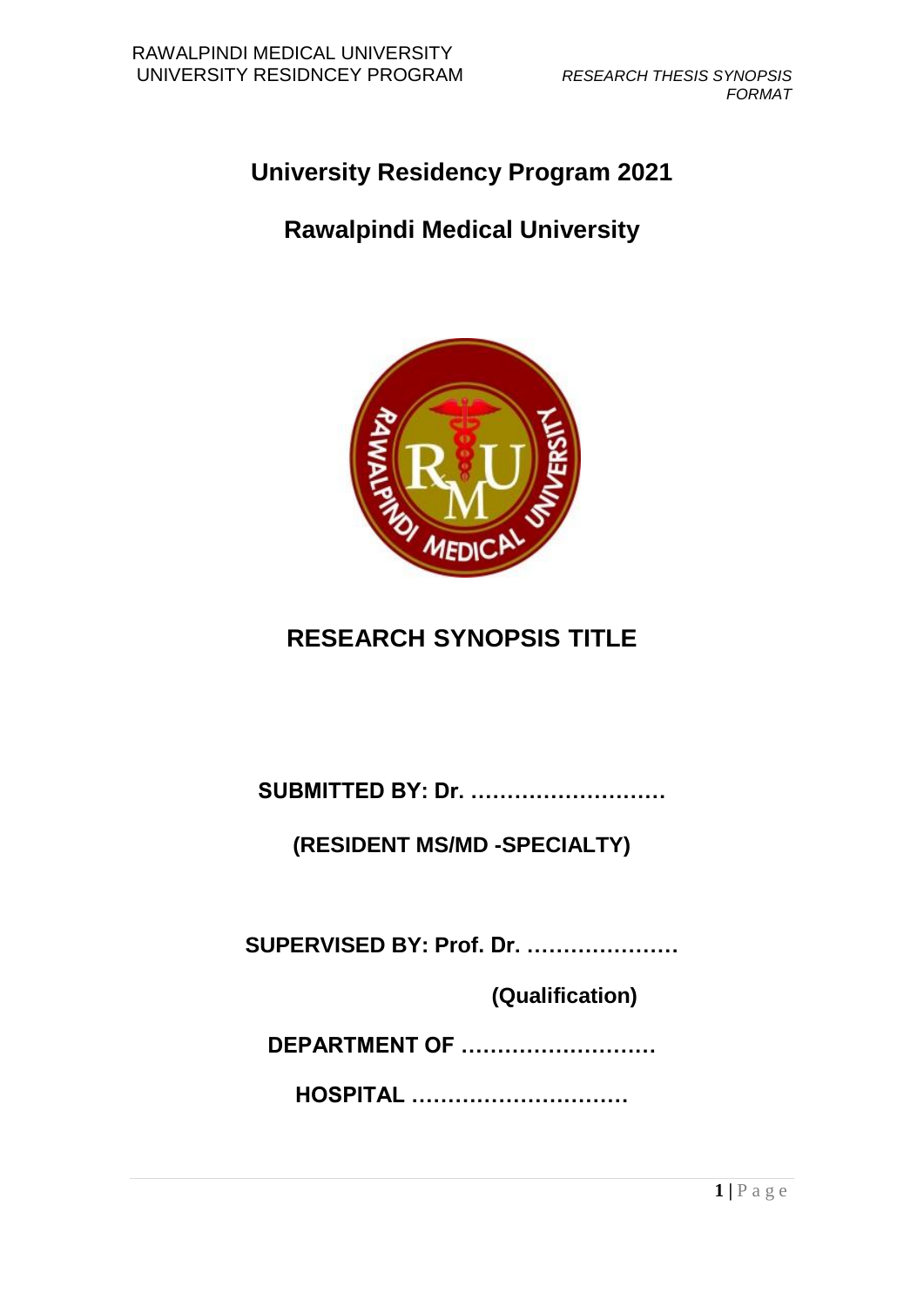| Title of Research Synopsis:             |             |  |  |  |
|-----------------------------------------|-------------|--|--|--|
| Synopsis submitted for:<br>M.S<br>M.D   | Discipline: |  |  |  |
| Name of the Applicant:                  |             |  |  |  |
| Nationality:                            | $NIC$ #:    |  |  |  |
| Address:                                |             |  |  |  |
| Phone #:                                | Email:      |  |  |  |
| Name of research supervisor/designation |             |  |  |  |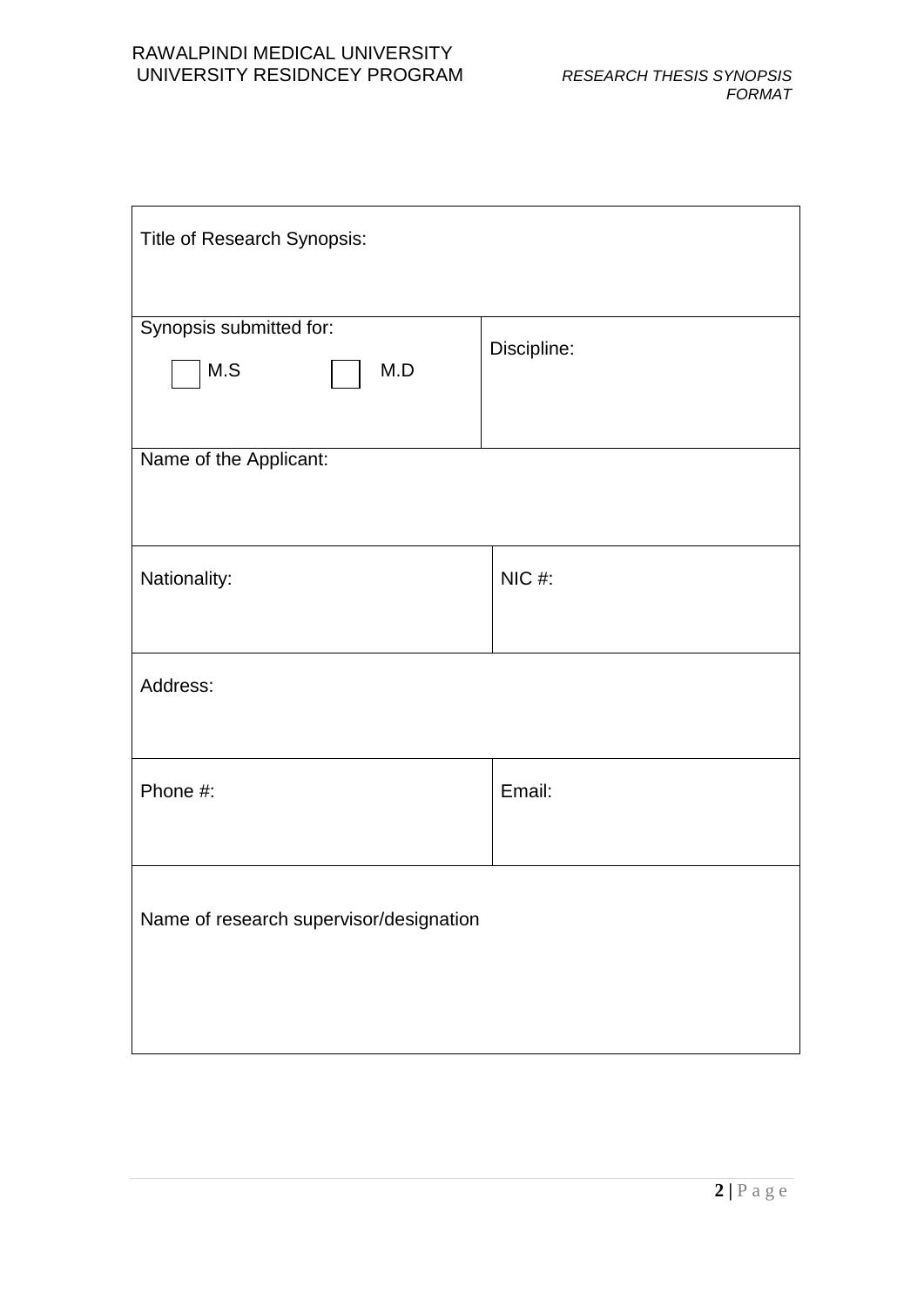| Name of Academic Supervisor                                                 | Signature: | Date: |
|-----------------------------------------------------------------------------|------------|-------|
| Name of Head of Department                                                  | Signature: | Date: |
| Name of Principal/Dean                                                      | Signature: | Date: |
| Convener, Ethical Review Committee                                          | Signature: | Date: |
| Chairman (Advanced Studies & Research<br>Board)<br>Approved<br>Not Approved | Signature: | Date: |
| <b>Vice Chancellor, RMU</b>                                                 |            |       |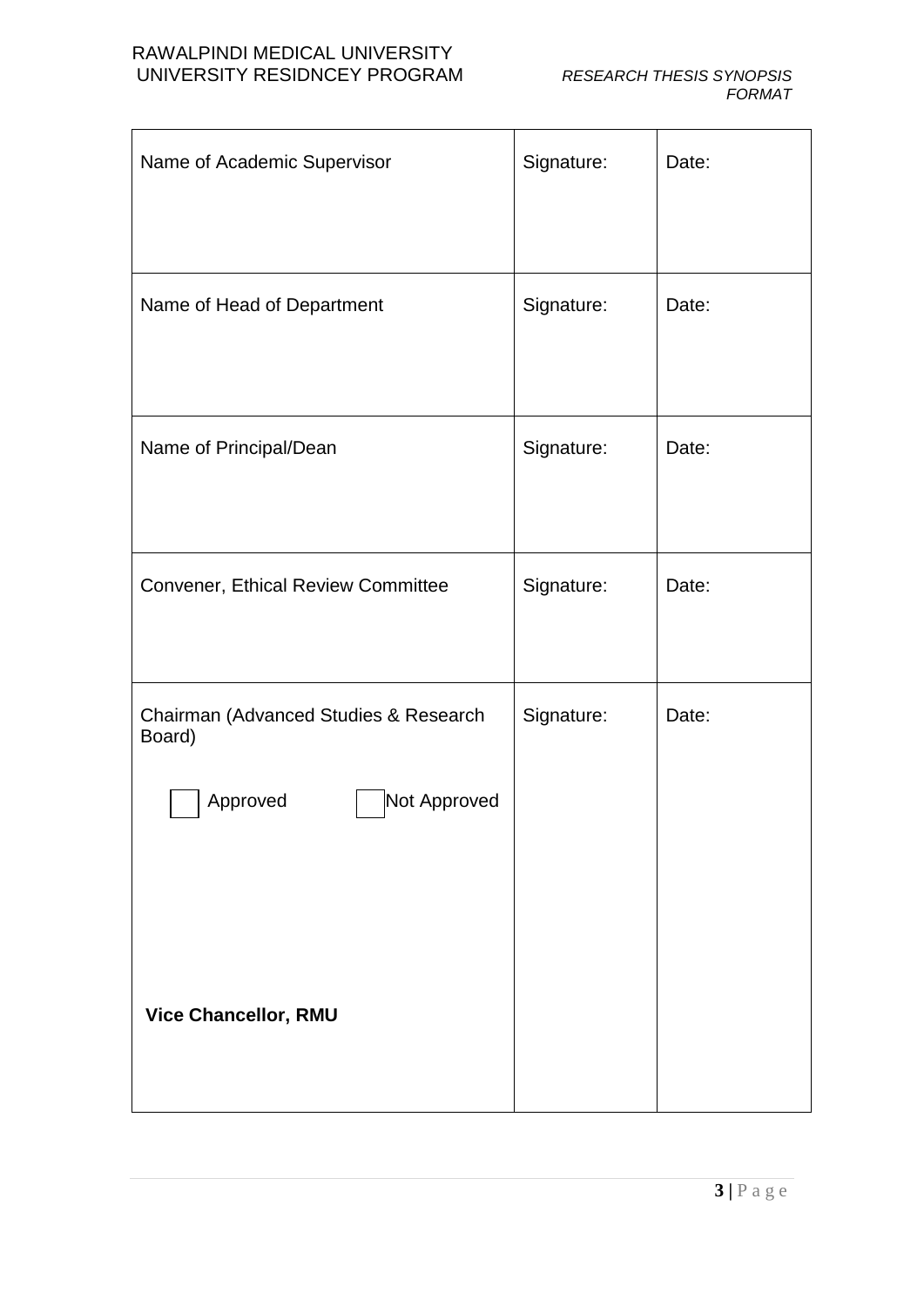#### TABLE OF CONTENTS: Page no.

- i. INTRODUCTION
- ii. OBJECTIVE
- iii. OPERATIONAL DEFINITION
- iv. MATERIAL AND METHODS
- v. SAMPLE SELECTION
- vi. METHODOLOGY
- vii. STATISTICAL ANALYSIS
- viii. ESTIMATED COST OF PROJECT
- ix. OUTCOME AND UTILIZATION
- x. PLAN OF WORK
- xi. REFRENCES
- xii. ANNEXURE

ENGLISH CONSENT FORM

URDU CONSENT FORM

STUDY PERFORMA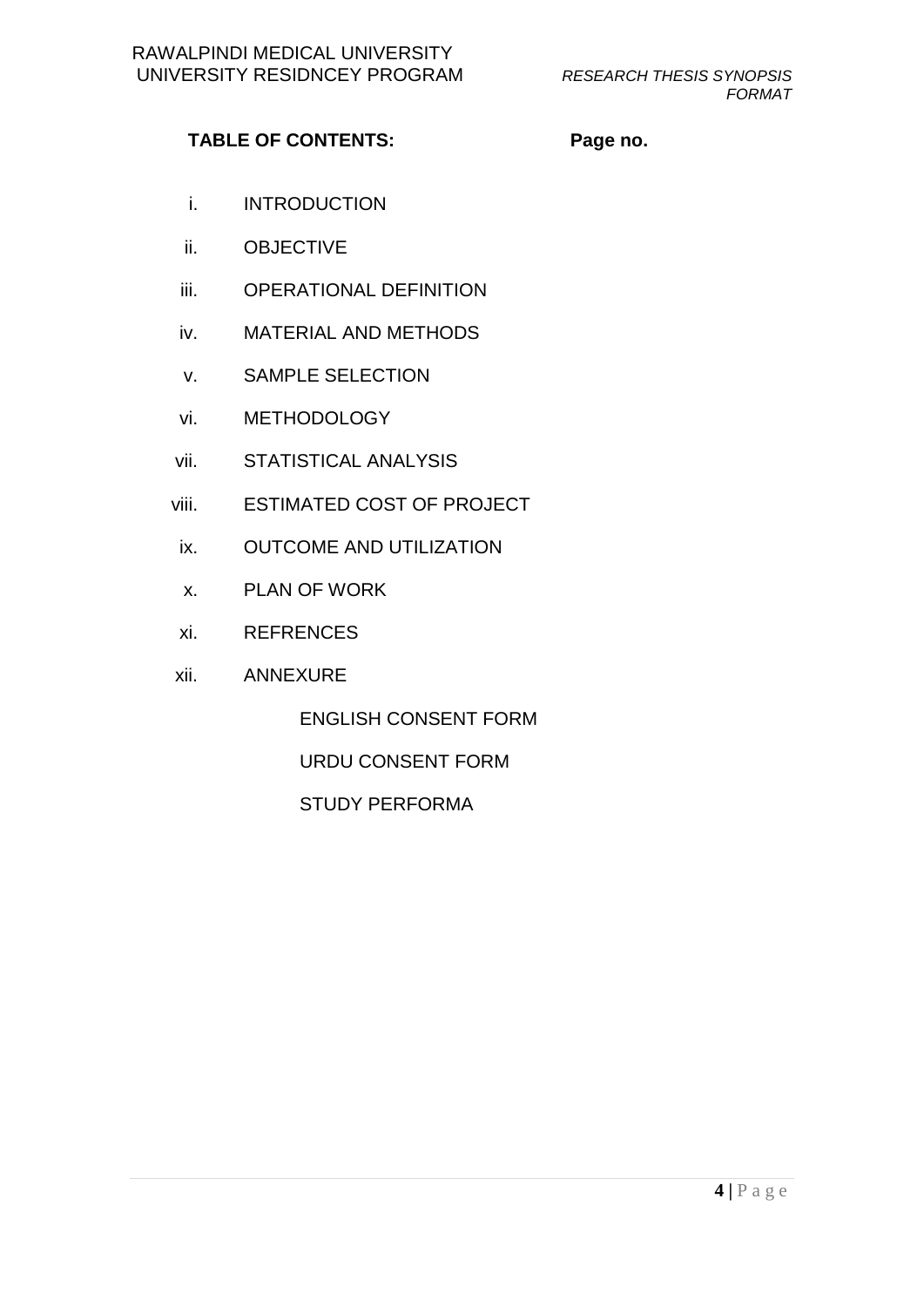## LIST OF ABBREVIATIONS:

- 
- $\bullet$
- 
- $\bullet$
- $\bullet$
- 
- $\bullet$
- $\bullet$
- $\bullet$
- $\bullet$
- $\bullet$
- 
- $\bullet$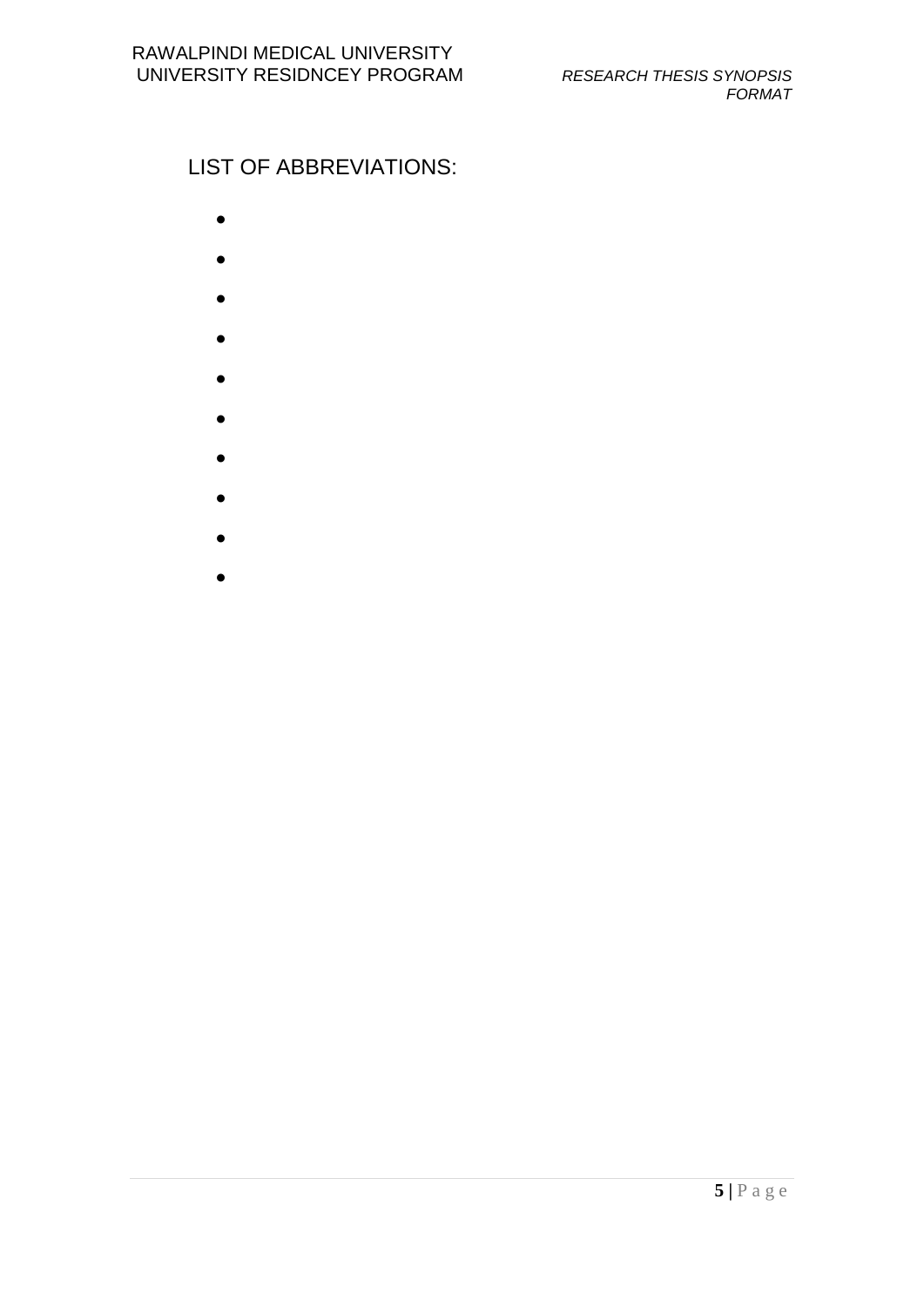### **INTRODUCTION:**

Introduction provides background information and rationale for the research.

Build an argument for the research and **present your research question(s) and aims.**

**Use literature citations in Vancouver style. Example……..text…….. . (1)**

It may include the literature review of the following:

| $\circ$ | Introduce the title                            |
|---------|------------------------------------------------|
| $\circ$ | Background                                     |
| $\circ$ | Relevance, importance and applicability        |
| $\circ$ | Rationale/purpose of study specify             |
| $\circ$ | Introduce the research question                |
| $\circ$ | Identify research gap                          |
| $\circ$ | Why it is important to fill the gap            |
| $\circ$ | What is known(past references)                 |
| $\circ$ | Narrow down from known to unknown              |
| $\circ$ | What is unknown that is your research question |
|         |                                                |

Introduction should not exceed 01-02 pages and should not exceed 250-300

words.

#### **RATIONALE:**

Write down why you want to do this study. What you want to achieve by doing this research.

One paragraph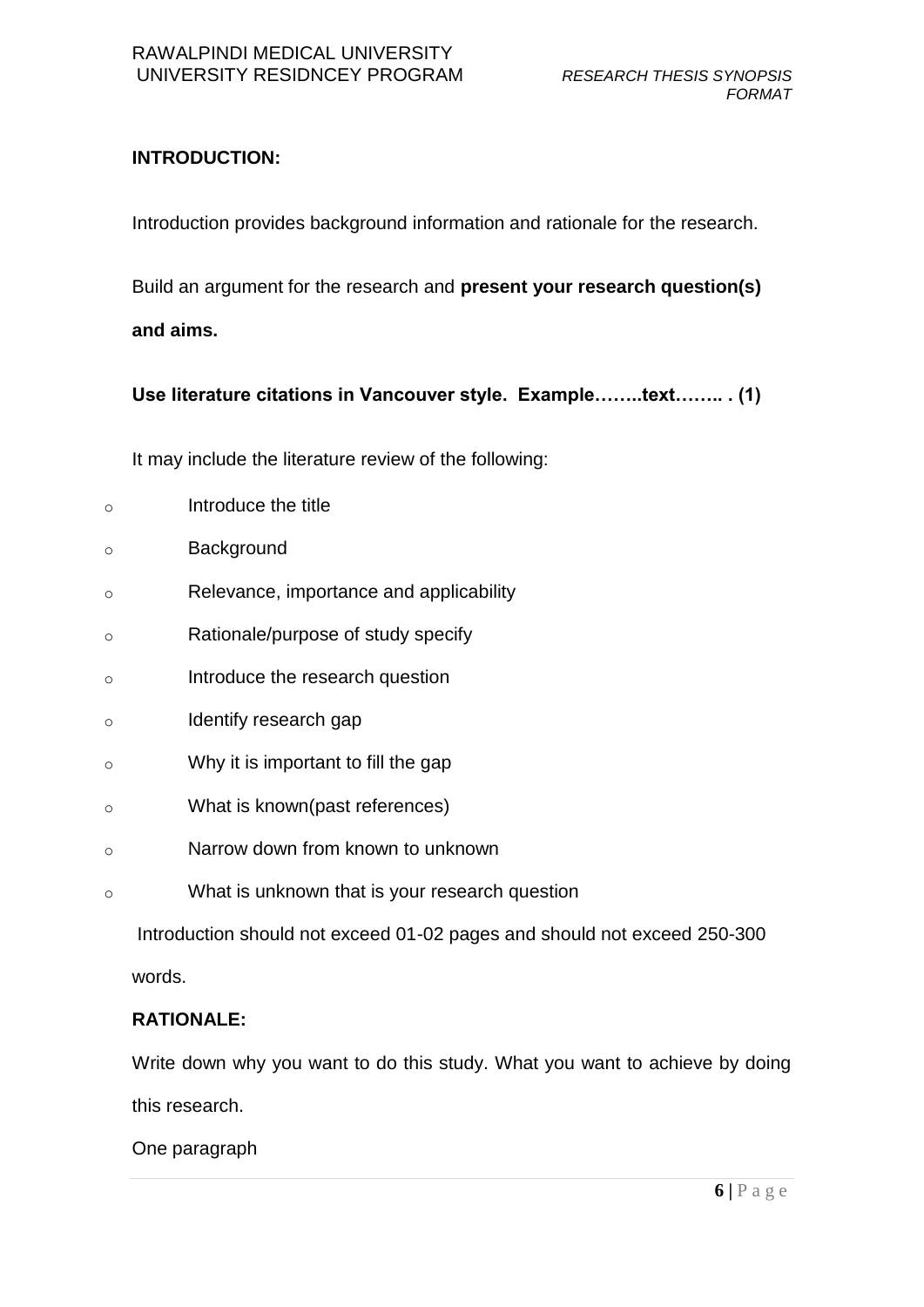#### **OBJECTIVE:**

Write clearly objective of your study aligned with research question

Write using annotation.

#### **HYPOTHESIS:**

Write your hypothesis accordingly to type of study.

### **OPERATIONAL DEFINITIONS: (One Page)**

#### **MATERIAL & METHODS:**

**Study Design:**

**Setting:**

**Duration:**

**Sample size**

## **Sampling Technique:**

#### **SAMPLE SELECTION:**

Inclusion criteria

- $\bullet$
- $\bullet$
- $\bullet$

Exclusion criteria

- $\bullet$
- $\bullet$
- 
- $\bullet$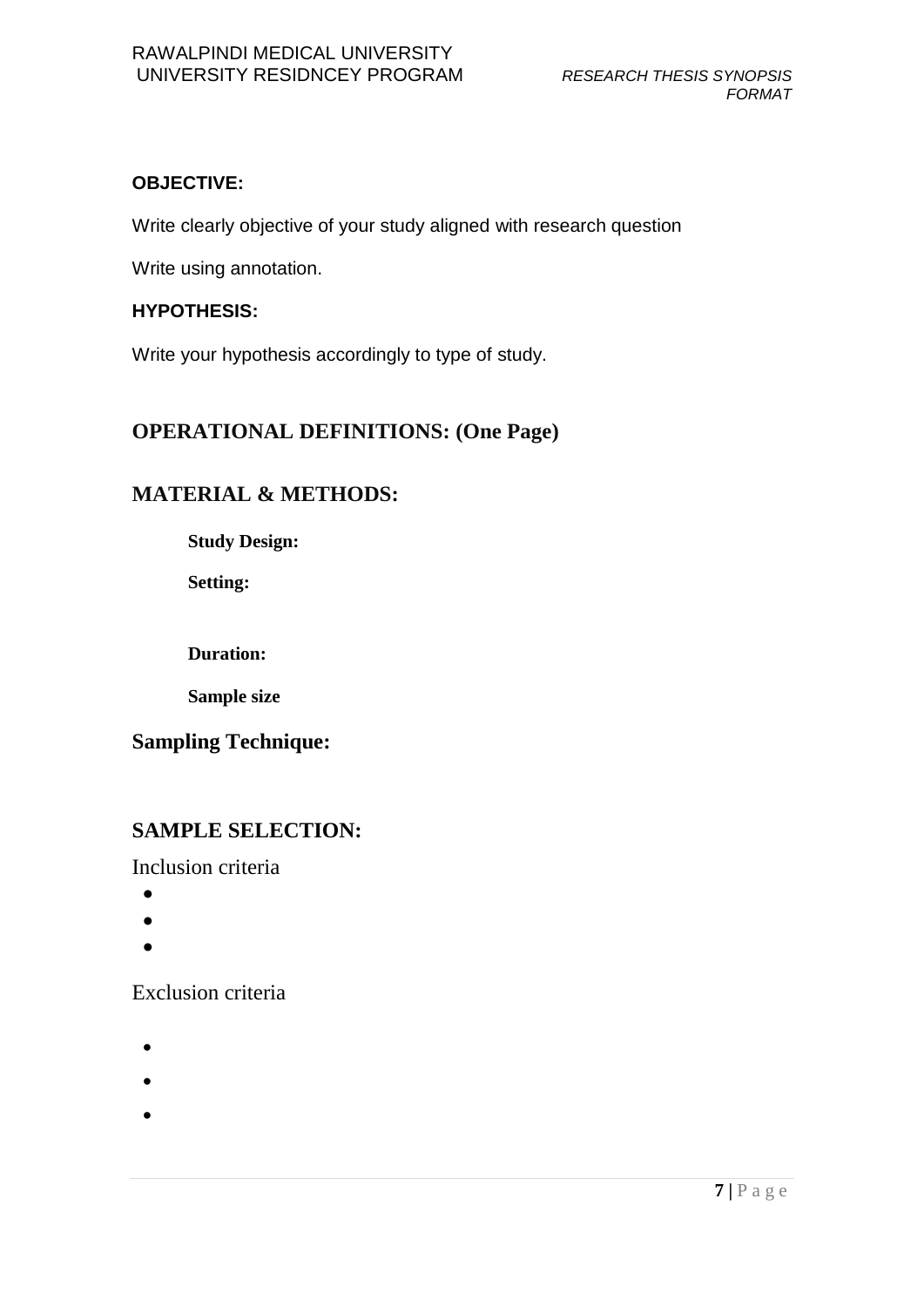### **METHODOLOGY**

Give method of conduction of study and data collection procedures for each study variable in detail.

Give narration FOR EXAMPLE

After getting approval from Institutional Ethical Review Committee and Board of Advance Studies and Research (BASR), study will be conducted at Department of -----------------------------------Study participants will be included and excluded in accordance to the inclusion, exclusion criteria and operational definition…………….

#### **STATISTICAL ANALYSIS:**

Give detail of your data analysis plan for example;

All the data will be entered and analyzed by SPSS version -----

Continuous data will be presented as mean and standard deviation (SD),

Chi $2$  test will be applied wherever relevant,

P value less than 0.05 will be considered significant.

### **ESTIMATED COST OF THE PROJECT:**

#### **OUTCOME & UTILIZATION:**

Outcome of the study what it will help to establish.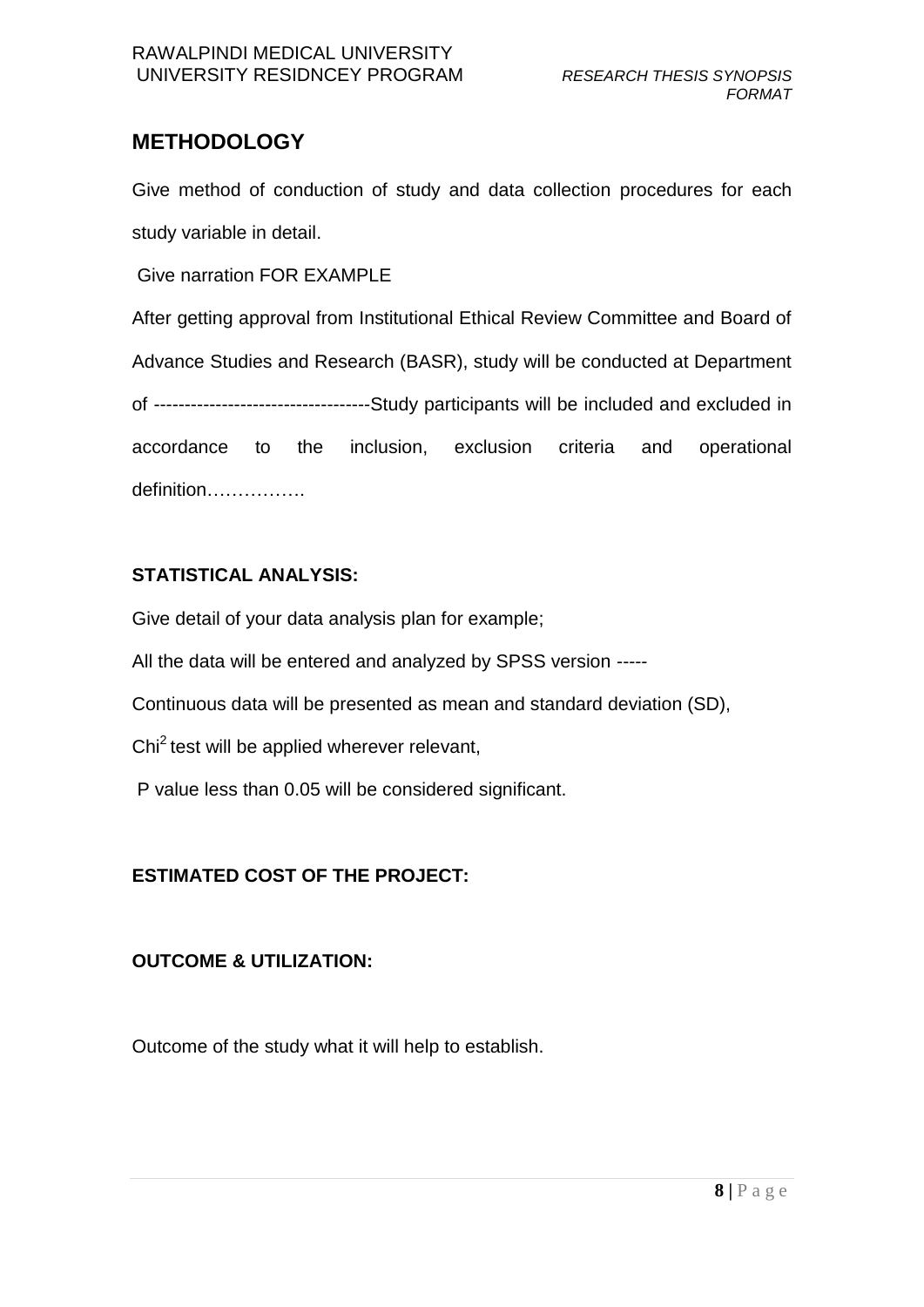## **PLAN OF WORK:**

USE A GANTT CHART SHOWING YOUR TIMELINE FOR RESEARCH WORK

OF YOUR THESIS.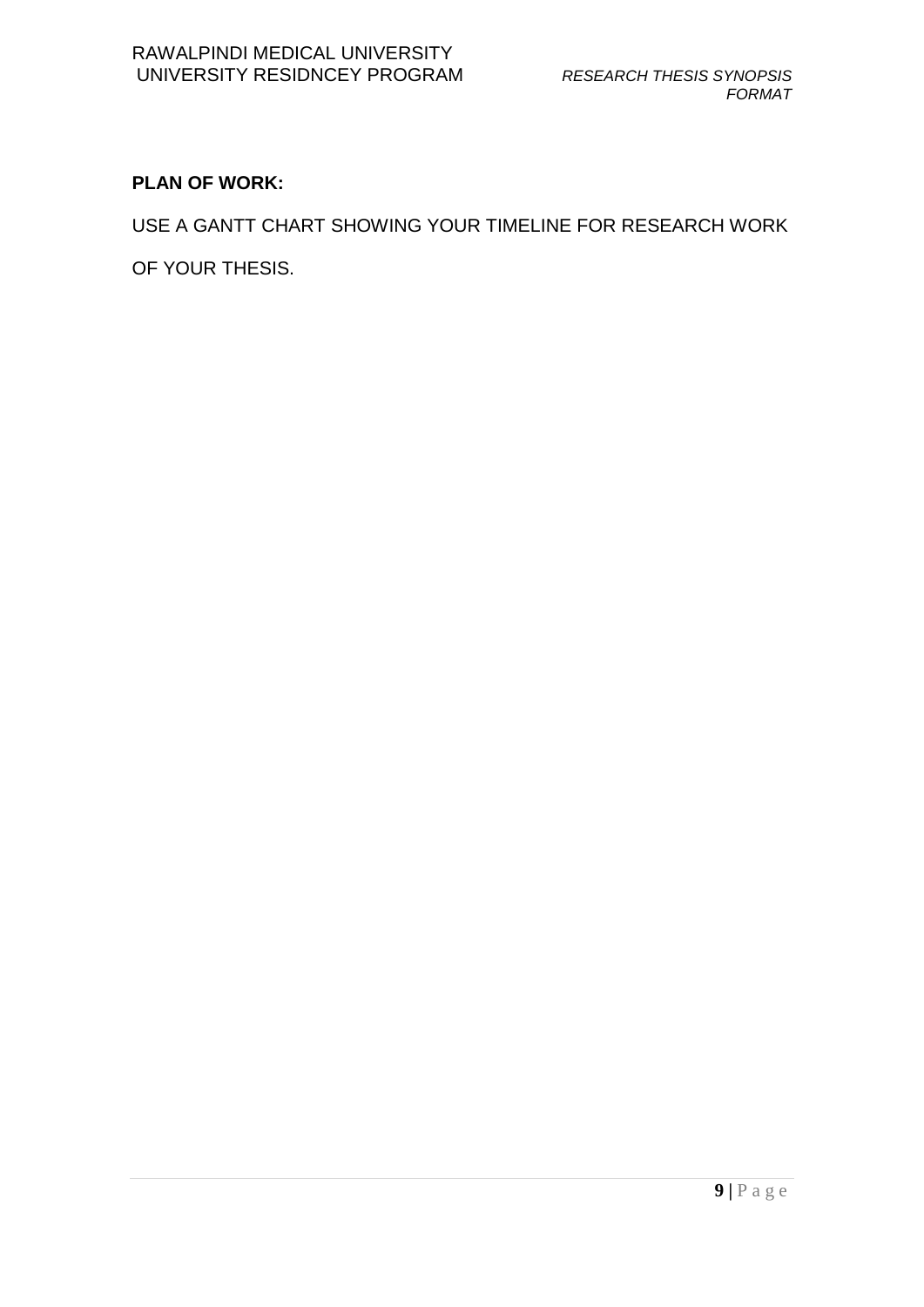## **REFERENCEs:**

- Must be in Vancouver Style
- At-least 10 to 15 references,
- 70% SHOULD NOT BE OLDER THEN 05 YEARS.

## **Example:**

| Reference<br>Number. |  | <b>Author(s)</b>                                            | Titlet                                                                                         |
|----------------------|--|-------------------------------------------------------------|------------------------------------------------------------------------------------------------|
|                      |  |                                                             |                                                                                                |
|                      |  |                                                             |                                                                                                |
|                      |  |                                                             |                                                                                                |
|                      |  |                                                             | 1. Rich RR, Fleisher TA, Shearer WT, Schroeder HW Jr, Frew AJ, Weyand CM. Clinical immunology: |
|                      |  | principles and practice. 5th ed. Amsterdam: Elsevier, 2019. |                                                                                                |
|                      |  |                                                             |                                                                                                |
|                      |  |                                                             |                                                                                                |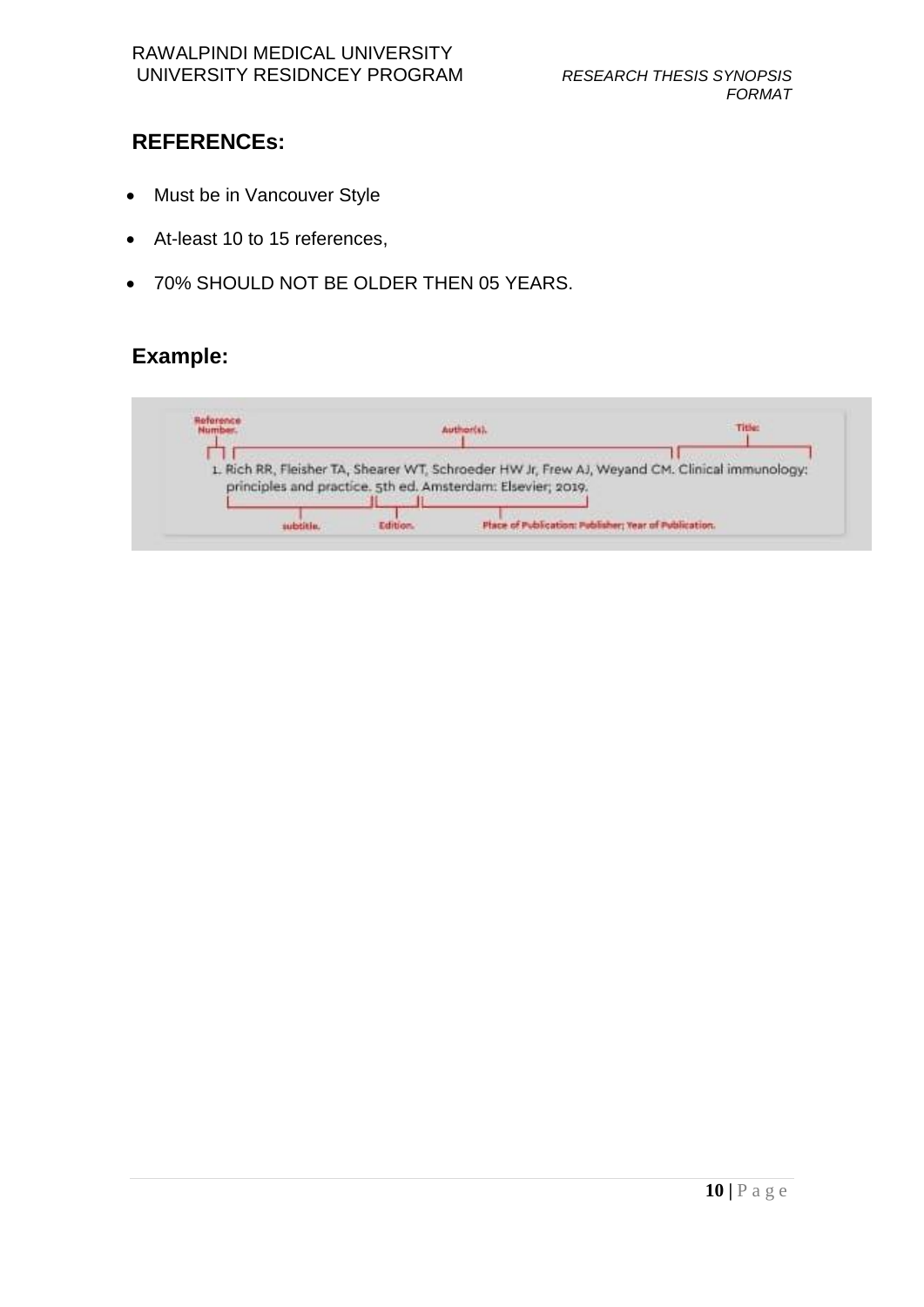# **Annexure1**

### **Consent Form designed for specific research**

I \_\_\_\_\_\_\_\_\_\_\_\_\_\_\_\_\_\_\_\_\_\_ am willing to participate voluntarily in this research project (……title………..) of Dr…...(NAME)……AT …(STUDY SITE)……. I am aware of the study objectives and I also know there is no harm or benefit to me if I participate. However, researcher ensured me that my data will remain confidential. I allow them to use this data for scientific purpose. And that I can opt-out of the research at anytime.

Signature: \_\_\_\_\_\_\_\_\_\_\_\_\_\_\_\_\_\_\_\_\_\_\_\_

## **Annexure 2**

احازت نامه برائےشمولیت حقیق

میں ۔۔۔۔۔۔۔۔۔۔۔رضا کارانہ طور پراس تحقیق میں حصہ لینے کوتیارہوں۔میں اس تحقیق کے مقاصد ہےآ گاہ ہوں اور میں جانتاہوں کےاس میں شرکت کرنے سے میرے لیے کوئی نفع یا نقصان نہیں ہے محقق نے مجھے یقین دہانی کروائی ہے کے میری معلومات خفیدرکھی جا<sup>پیس</sup> گی۔ میں تحقیقی مقصد کے لیےانچی معلومات کےاستعمال کی اجاز ت دیتا ردیتی ہوں۔

دىتخط -----------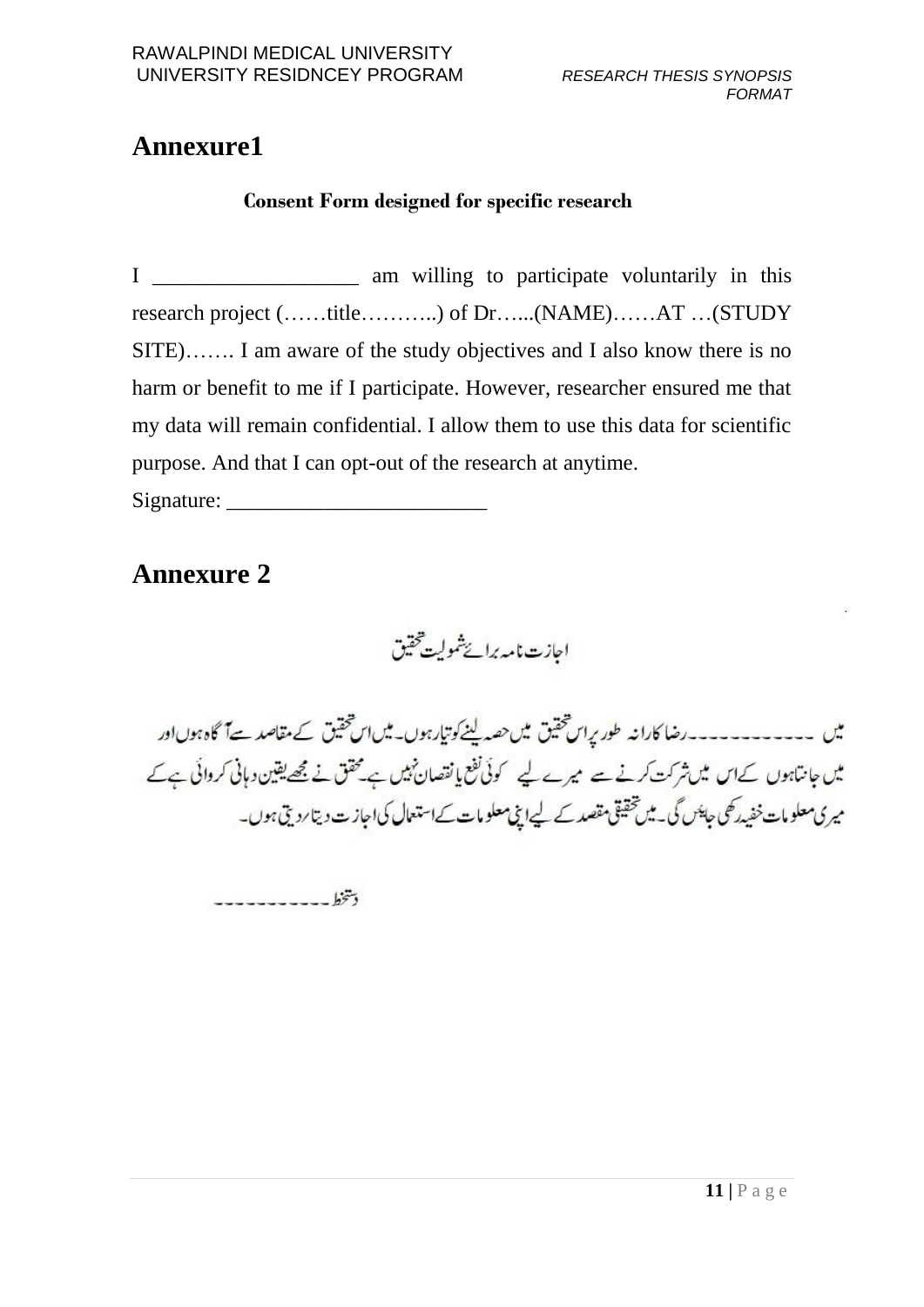# **Annexure3**

## **STUDY PERFORMA:**

| Serial No <sub>____________________________</sub> ______ |  |
|----------------------------------------------------------|--|
| Name_____________________________                        |  |
|                                                          |  |
|                                                          |  |
|                                                          |  |